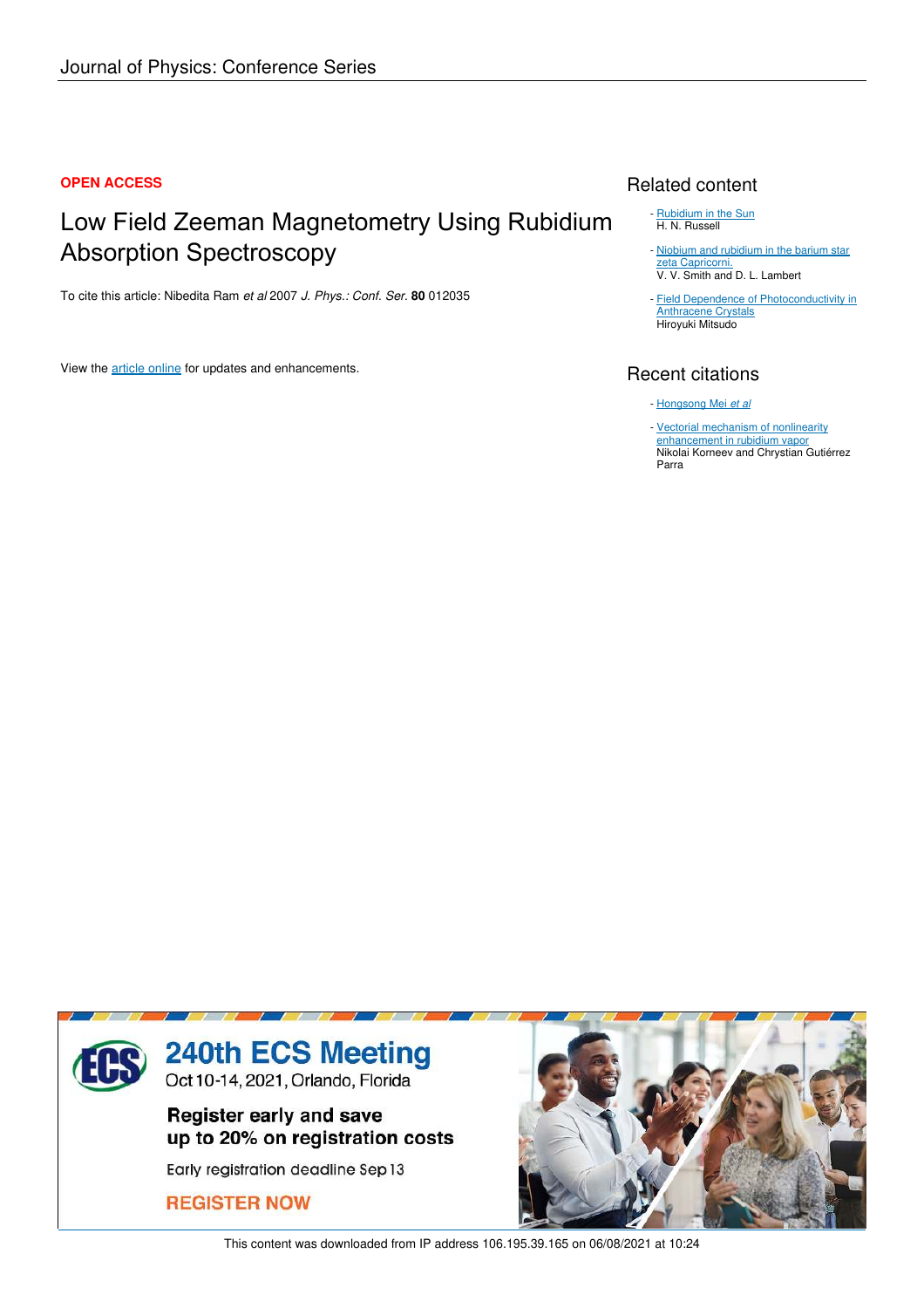7th Asian International Seminar on Atomic and Molecular Physics IOP Publishing

Journal of Physics: Conference Series **80** (2007) 012035 doi:10.1088/1742-6596/80/1/012035

# **Low Field Zeeman Magnetometry Using Rubidium Absorption Spectroscopy**

### **Nibedita Ram, M Pattabiraman**<sup>1</sup> **, C Vijayan**

Department of Physics, Indian Institute of Technology, Madras, Chennai 600036, India

Email: pattu@physics.iitm.ac.in

**Abstract**. We report on the feasibility of utilizing the field dependence of the Doppler-free unresolved absorption line amplitude of Rubidium vapour for magnetic field measurements for fields below 50 G. The field dependence of the saturation absorption and Doppler broadened fluorescence line amplitudes have been systematically analyzed by computing the hyperfine energy eigenvalues and the transition probability among the Zeeman sublevels.

#### **1. Introduction**

The Interaction of a laser beam with atoms in presence of magnetic field has been used for sensitive magnetometry in many different ways. These include magnetometers based on the Zeeman line shift [1], coherent population trapping, electromagnetically induced transparency [2, 3] the Hanle effect [4], and more recently nonlinear magneto-optic rotation [5, 6].Among these techniques, a precise measurement of the frequency shift between Zeeman transitions as a function of magnetic field in an absorbing medium allows the design of a magnetometer with moderate sensitivity. However, Zeeman splitting is usually well resolved only for fields above 50 Gauss and it is in this field region that such magnetometers based on the Zeeman effect operate.

 We have studied the feasibility of utilizing the field dependence of the Doppler-free unresolved absorption line amplitude of Rubidium vapour for magnetic field measurements for fields below 50 G. The hyperfine energy eigenvalues and the transition probability of Zeeman sublevels have been computed between 0 -50 Gauss in an attempt to understand the observed field dependence of the line amplitude.

The total Hamiltonian **H** of an atom with total electronic angular momentum **J** and nuclear spin **I**, subject to magnetic field is [7]

$$
H = Ahfs \mathbf{I} \cdot \mathbf{J} + Bhfs \frac{3(\mathbf{I} \cdot \mathbf{J})^2 + \frac{3}{2}\mathbf{I} \cdot \mathbf{J} - I(I+1)J(J+1)}{2I(2I-1)J(2J-1)} + \mu_B g_F \mathbf{F} \cdot \mathbf{B}
$$
 (1)

 $\ddot{\phantom{a}}$ 

<sup>&</sup>lt;sup>1</sup> To whom any correspondence should be addressed.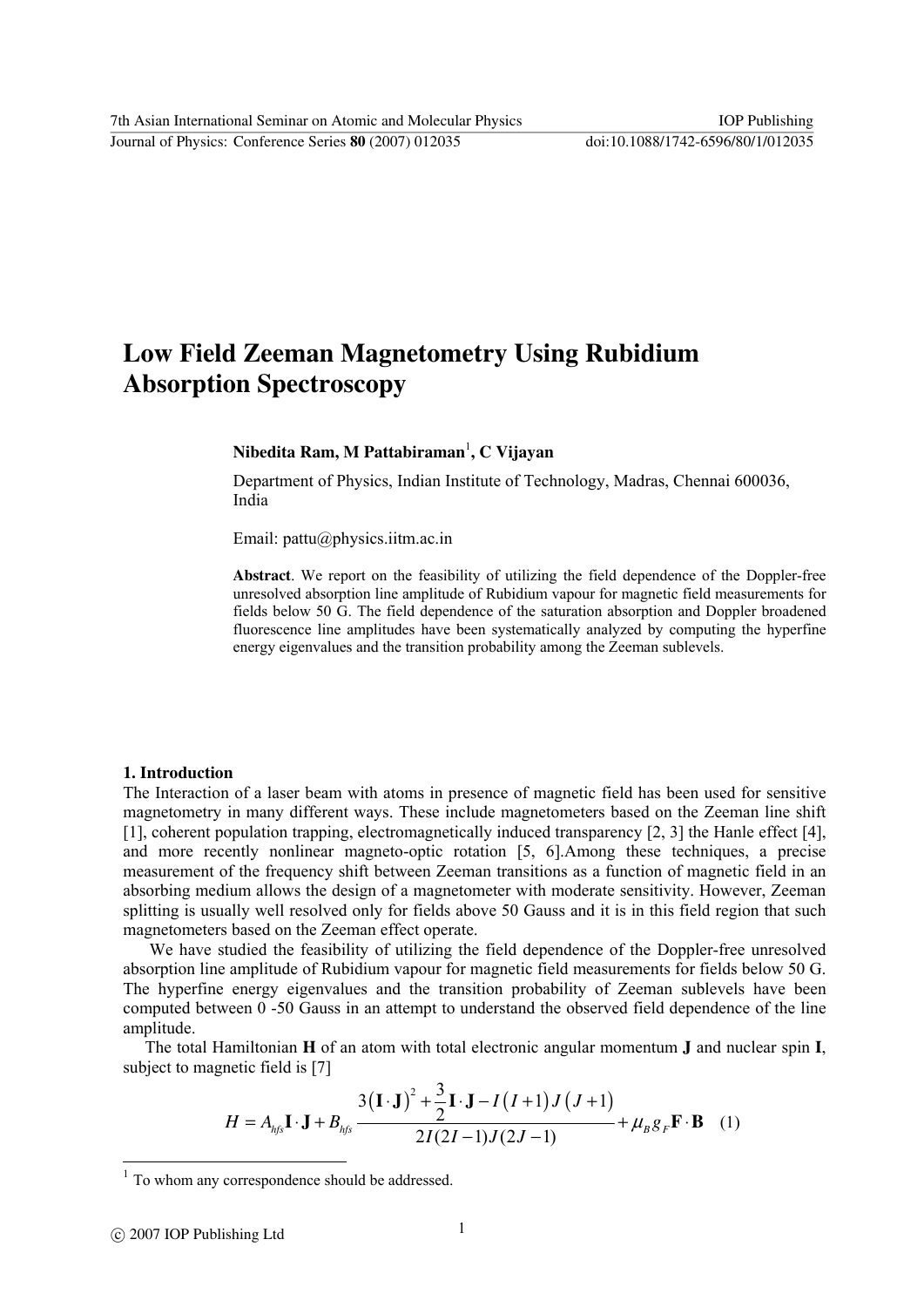

**Figure 1:** Energy level diagram for <sup>87</sup>Rb

Here the first two terms represent the hyperfine interaction with  $A_{hfs}$  the magnetic dipole constant and  $B<sub>hfs</sub>$  the electric quadrupole constant (for  $J > \frac{1}{2}$ ). The last term is the Zeeman Hamiltonian appropriate for magnetic fields smaller than the hyperfine splitting.

 Rubidium has a single electron outside the closed shell ([Kr] 5s1) and therefore has a simple energy level diagram making absorption spectroscopy convenient. Its ground state and first excited states are  $5S_{1/2}$  and  $5P_{1/2,3/2}$  respectively. The nuclear magnetic moment produces a hyperfine structure as shown in figure 1. The ground state of <sup>87</sup>Rb splits into two levels with  $F_g=1$  & 2 and second excited state splits into four levels with  $F_e=0$ , 1, 2, 3 due to hyperfine interaction. In the presence of magnetic field each level with specific F value splits into 2F+1 Zeeman sublevels [8]. In the ground state with F=1, the Zeeman sublevels are inverted because the Lande g factor  $(g_F)$  for sublevels F=1 and F=2 are opposite in sign.

The high vapour pressure of Rubidium allows its use in a vapour cell at room temperature [9] and external cavity diode lasers of wavelength 780 nm and 795 nm can be conveniently used to access its excited states. The hyperfine absorption lines of Rb can be resolved by eliminating the effects of Doppler linewidth broadening using saturation spectroscopy. In the presence of a magnetic field the hyperfine levels split into Zeeman sublevels. The magnetic field couples the Zeeman sublevels corresponding to identical magnetic quantum numbers  $(m_F)$  but different total angular momentum quantum numbers, F, in the ground and excited states resulting in a nonlinear dependence of the energy eigenvalues with the magnetic field. As a result the magnetic quantum number F ceases to be a good quantum number since the magnetic sublevels of different F values mix. However  $m_F$  remains a good quantum number [10].

Among the two isotopes of rubidium, <sup>87</sup>Rb ( $I = 3/2$ ; relative abundance 28 %) and <sup>85</sup>Rb ( $I = 5/2$ ; relative abundance 72%), the latter exhibits significant Zeeman nonlinearity and crossings among the ground and excited state hyperfine levels even at magnetic fields (< 50 G) [10]. Therefore we chose  $87Rb$  to the study the field dependence of the absorption line amplitude

#### **2. Experiment**

The experimental set up for saturation/absorption spectroscopy is shown in figure 2. A Helmholtz coil is used to generate a uniform magnetic field in the region of the Rubidium vapour cell. For Rubidium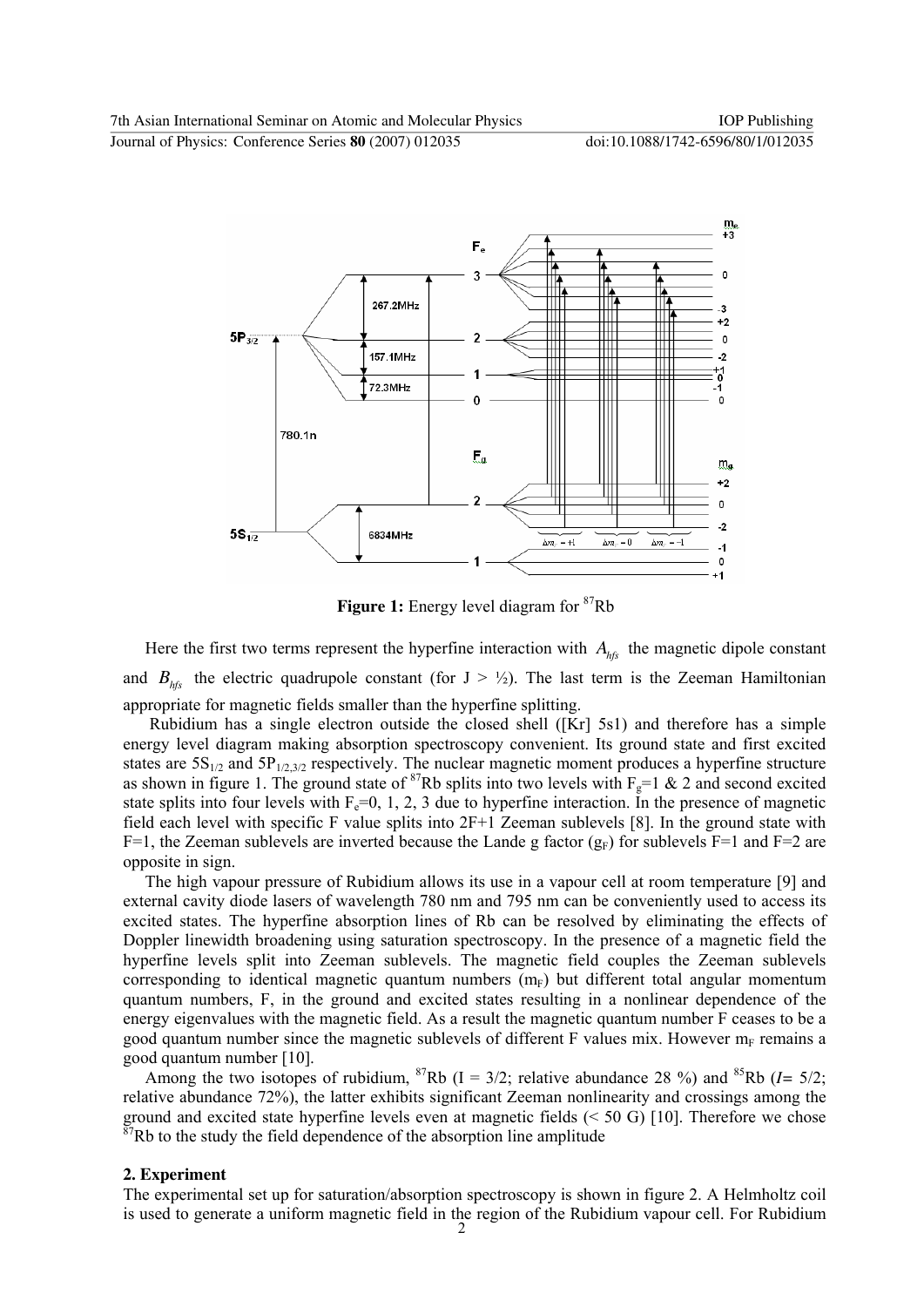excitation we have used a commercial external cavity diode laser of 780nm. Saturation spectroscopy involves three beams (saturating, probe and reference) of light derived from the same laser that pass through a cell containing low density vapour of atoms (figure 2). The strong saturating beam depletes atoms in the initial state, leaving very few for the probe beam (passed in the opposite direction) to interact with, resulting in 'Lamb dips'. Only atoms which have no component of velocity in the direction of propagation of the beams absorb at the frequency associated with atoms at rest are at resonance with both beams. The velocity selective signal produced by the pump and the probe beams is subtracted from the signal obtained from a reference beam to produce Doppler-free spectral lines.



**Figure 2:** Schematic diagram of the experimental setup used. **Key: ECDL**-External Cavity Diode Laser, **OI**-Optical Isolator, **F**-Filter, **PD** -Photodiode, **M**-Mirror, **PBS**-Polarizing Beam Splitter, **H**-Helmholz coil, **B1**-Refference beam, **B2**-Pump beam, **B3**-Probe beam.

#### **3. Results**

The zero-field Doppler-broadened laser-induced fluorescence spectrum of Rb is shown in figure 3a. The laser-induced fluorescence profile on the D2 line consists of four peaks corresponding to two ground-state hyperfine components and an unresolved hyperfine structure for each of the two stable rubidium isotopes. The zero-field Doppler free saturation absorption spectrum for <sup>87</sup>Rb (F<sub>g</sub> =2) is shown in figure 3b. The peaks observed in addition to the primary hyperfine resonances are called crossover resonances. They correspond to the pump and probe beam interacting with a certain velocity group via two different hyperfine transitions with a common lower level and occur when the laser is tuned halfway between two primary resonances.

The field dependence of the amplitude of the saturation absorption line  $F_g = 2$  to  $F_e = 3$  and crossover line  $F_g = 2$  to  $F_e = 2 \& 3$  are shown in figure 4a and figure 4b. Up to nearly 50 G the Zeeman components remain unresolved and the amplitude of the envelope was measured. The amplitude peaks around 10 G in both plots as observed earlier [11]. Above and below 10 G both spectral amplitudes decrease reproducibly in a near linear fashion. It is this feature that we suggest could be exploited for magnetic field measurements. The decrease in signal amplitude can be reliably correlated to the applied magnetic field by locking the wavelength of the external cavity diode laser to the top of the absorption of interest. Measurements with higher signal to noise could be performed by modulating the laser excitation current and by using lock-in detection to measure the signal amplitude. Such improvements are currently underway.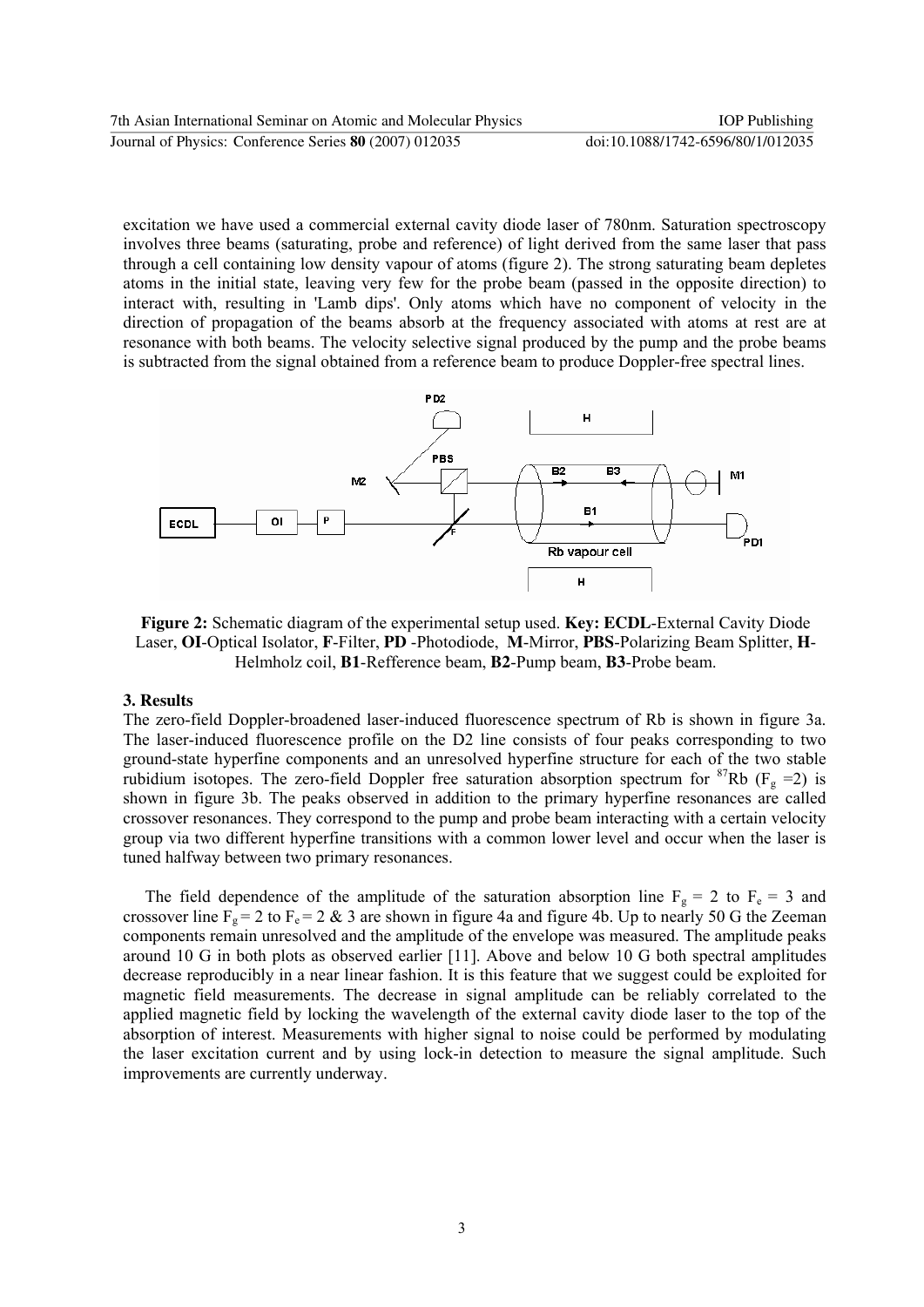

**Figure 3. (a)** Absorption spectrum for 87Rb and 85Rb. '1' denotes transition between Fg=2 to Fe=1,2,3 for 87Rb; '2': transition between Fg =3 to Fe=2,3,4 for 85Rb; '3': transition between Fg=2 to Fe=1,2,3 for 85Rb; '4': transition between Fg=1 to Fe=0,1,2 for 87Rb**. (b)** Saturation signal for 87Rb (Fg=2 to Fe=1, 2, 3). '1' denotes crossover transition of Fg=2 to Fe=2&3; '2': crossover transition of Fg=2 to Fe=1&3; '3': hyperfine transition of Fg=2 to Fe=3.

Since the setup can in principle be rendered portable this technique could be used to detect cracks in pipelines and structures using magnetic steel which usually have a remnant magnetization of a few Gauss. Any crack would result in an enhanced field value which could be detected as a decrease in signal amplitude. Since the peak around 10 G is reproducibly observed it might be used as a field marker for bar magnet inspection and a pressure marker in diamond anvil cells.

#### **4. Discussion**

We now consider the origin of the peak in intensity around 10 G. Saturation spectra exhibit several peculiarities such as inverted crossover peaks [12, 13] and are related to optical pumping effects in the presence of a magnetic field. In order to determine whether the 10 G amplitude peak is related to saturation spectroscopy we measure the field dependence of the amplitude of the corresponding fluorescence spectrum (by blocking beams B2 and B3 in figure 2) for  $F_g = 2$  to  $F_e = 1,2,3$  (figure 5a). We found a similar peak around 10 G and it was found to be reasonably reproducible (figure 5b).

Thus it is clear that the 10 G amplitude peak arises from simple fluorescence. A comparison of figures 5a and (4a, 4b) shows that using saturation spectra results in a nearly linear behaviour below 10 G unlike the fluorescence amplitude. Thus in addition to better spectral resolution and higher signal to noise ratio, it may be possible to extend saturation spectral amplitude based magnetometry to low fields by using a magnetic shield around the Rb cell.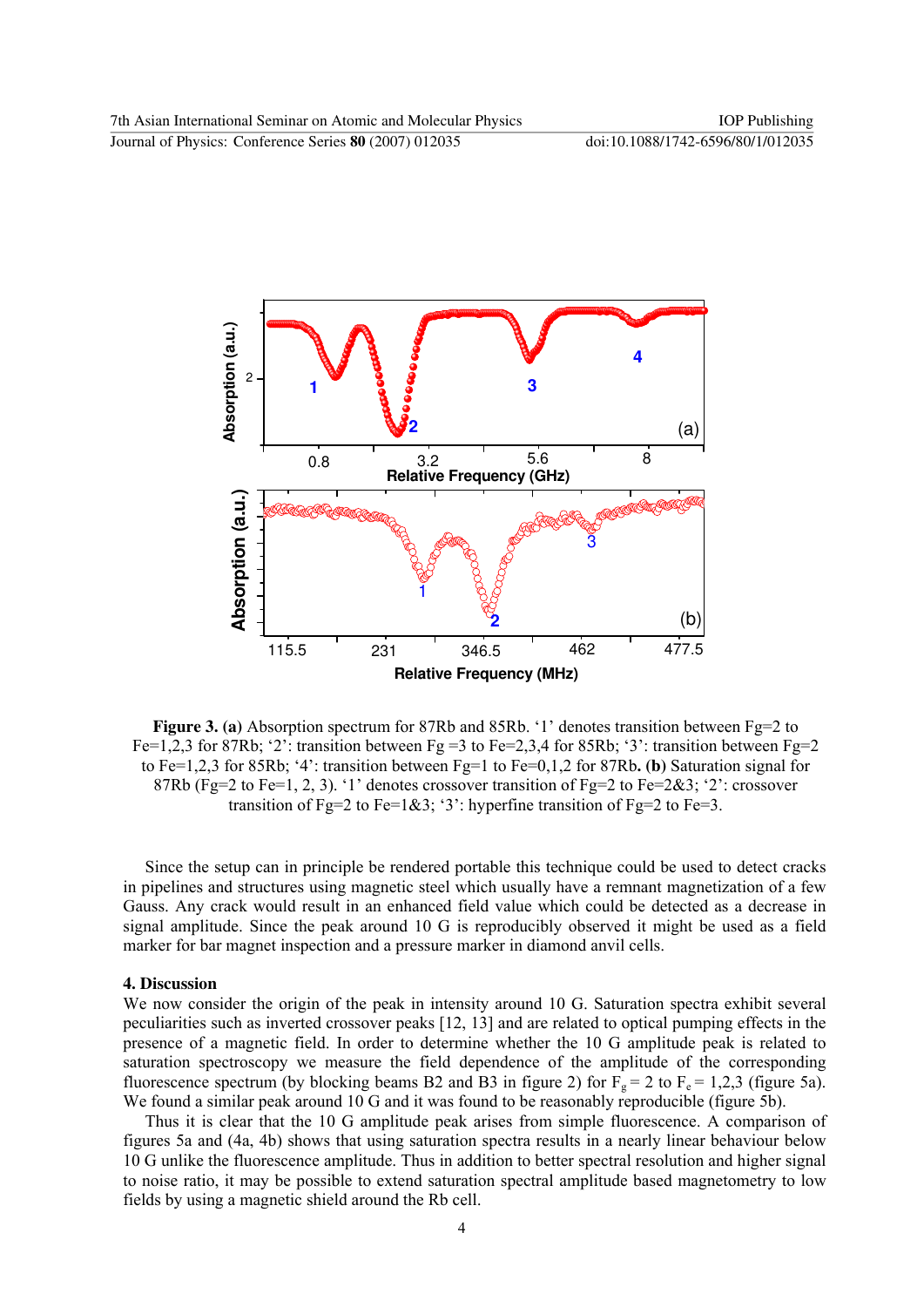

**Figure 4: (a)** Plot of signal amplitude versus magnetic field for the  $F_g=2$  to  $F_e=3$  transition. **(b)** Plot of signal amplitude versus magnetic field for the crossover line of Fg=2 to Fe=  $2 \& 3$ .



**Figure 5:** (a) Plot of signal amplitude versus magnetic field for unresolved Zeeman line from Fg=2 to Fe=1, 2, 3. **(b)** Plot of signal amplitude versus magnetic field for unresolved Zeeman line from Fg=2 to Fe=1, 2,  $\overline{3}$  above 10 gauss which is reproducibly linear.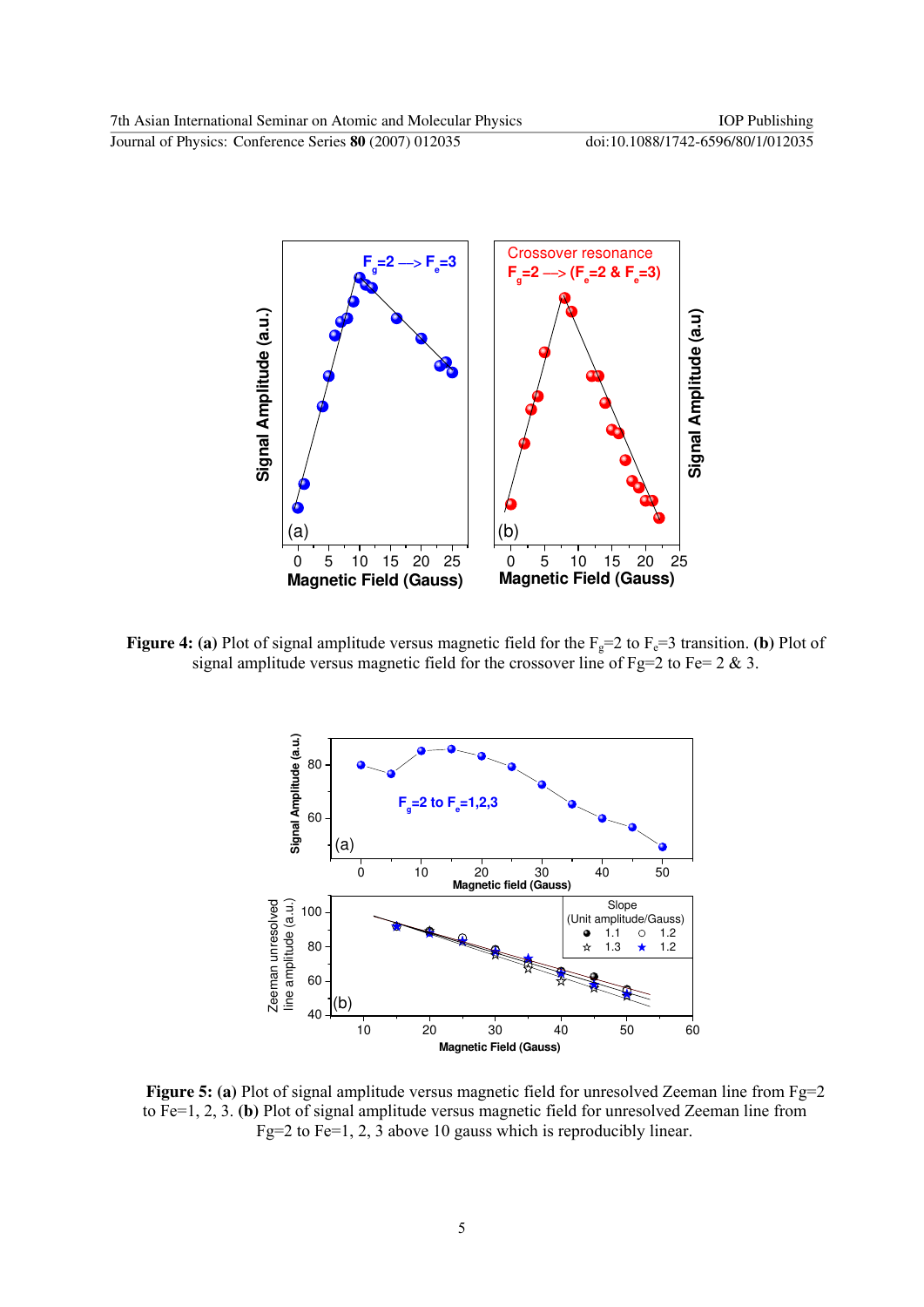Previous studies concerning line intensities by Bowie et. al. [14] report a significant influence of magnetic fields of the order of 10 mT. Surprisingly we were unable to find a report that describes the field dependence of the signal intensity/amplitude for fields < 50 G in Rubidium. Therefore to understand the origin of this peak we consider the two closely related effects of turning on a magnetic field: (a) nonlinear dependence of the hyperfine energy levels and (b) mixing of the magnetic sublevels.

The energy levels correspond to the eigenvalues obtained by diagonalizing the Hamiltonian in equation 1. The eigenvalues thus obtained for the ground state  $(5S_{1/2})$  and second excited state  $(5P_{3/2})$ for <sup>87</sup>Rb are shown in figure (6a, 6b). The electric quadruple term,  $B_{hfs}$ , is neglected in this computation. We consider the transition  $F_g = 2 \rightarrow F_e = 3$  corresponding to the data presented in figure 4. From figure 6 it is clear that below 50 G, all excited and ground state hyperfine levels are nearly linear and that there are no level crossings, barring  $F = 1$ . Therefore nonlinear Zeeman splitting and/or level crossings are unlikely to cause the 10 G amplitude peak for  $F_g = 2 \rightarrow F_e = 3$ .

In order to study the effect of hyperfine magnetic sublevel mixing on the line intensities it is necessary to compute the transition probabilities of each Zeeman sublevel as described below.



**Figure 6: (a)** Magnetic field dependence of <sup>87</sup>Rb ground state (5S<sub>1/2</sub>) hyperfine energy levels.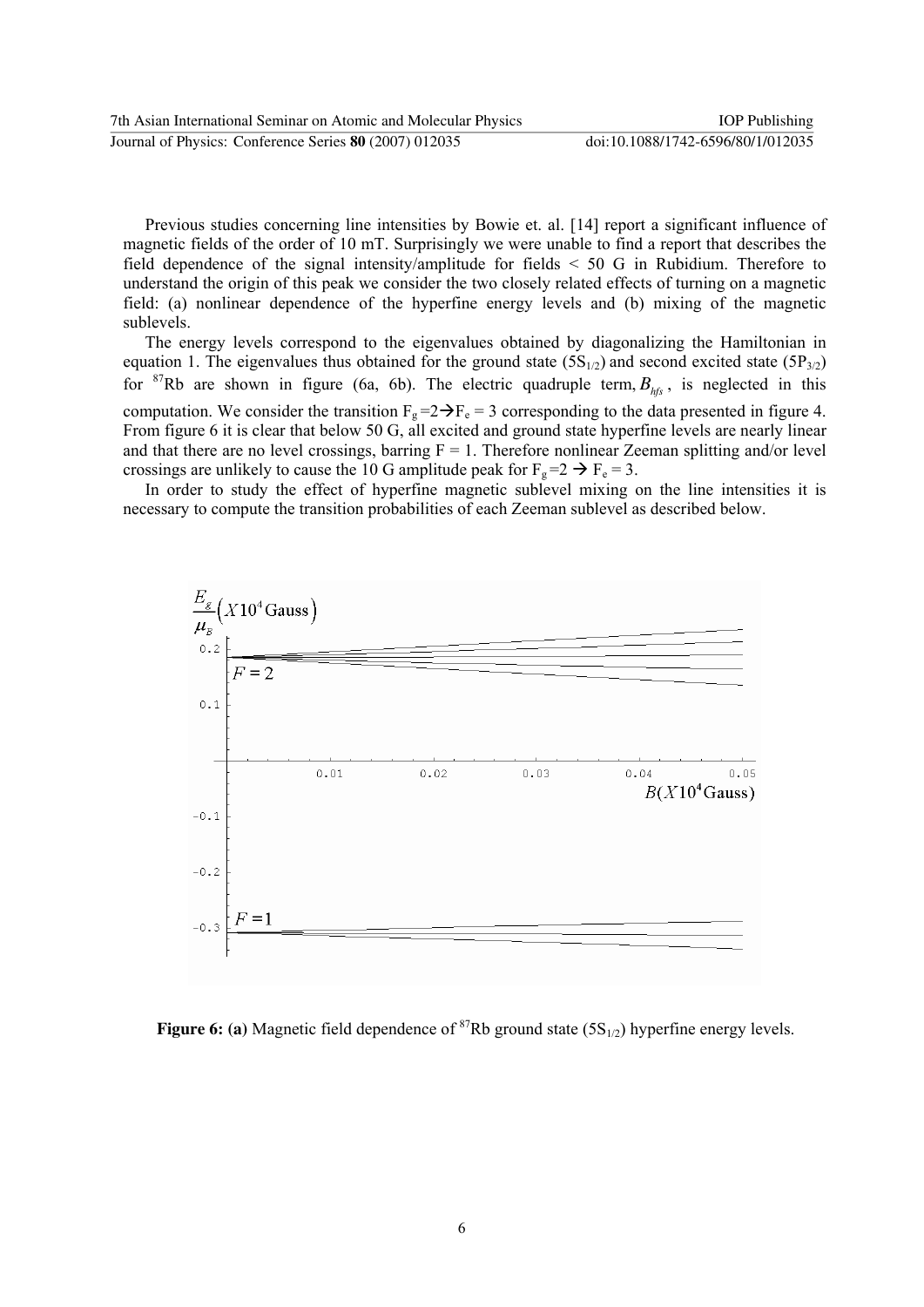$\frac{E_e}{\mu_B}$  (X10<sup>4</sup> Gauss)  $0.02$  $F = 3$  $0.01$ d  $F=2$  $-0.01$  $F=1$  $-0.02$  $F=0$  $0.004$  $0.005$  $0.001$  $0.002$  $0.003$  $B(X10^4$ Gauss

**Figure 6:** (b) Magnetic field dependence of  ${}^{87}$ Rb excited state (5P<sub>3/2</sub>) hyperfine energy levels.

### 4.1 Computation of Transition Probabilities

The mixed states can be represented by a superposition of the base kets for the ground and excited states [15]

$$
\left| \psi(F_s, m_s) \right\rangle = \sum_{g} C_{gg} \left( B, m_g \right) \left| F_g, m_g \right\rangle \text{ Ground states} \quad (2)
$$
\n
$$
\left| \psi(F_e, m_e) \right\rangle = \sum_{e} C_{ee} \left( B, m_e \right) \left| F_e, m_e \right\rangle \text{ Excited states} \quad (3)
$$

Where the summation is performed only on eigenvectors with same  $m_F$  (=  $m_e$  or  $m_e$ ) values since the perturbation introduced by applied magnetic field couples only states with same  $m_F$  values. The mixing coefficients  $C_{gg}$   $(B, m_g)$  and  $C_{ee}$   $(B, m_e)$  depend on the magnetic field. For simplicity in the rest of the paper we shall denote the unmixed total angular momentum quantum number as  $F'_{e}(F'_{g})$ and the new quantum number as  $F_e(F_g)$ .

Upon application of a laser field the probability of transition among the between the ground and excited state hyperfine sublevels is given by the Fermi's Golden Rule,

$$
W_{eg} = \frac{\left| \langle \psi(F_e, m_e) | \mathbf{D} \mathbf{e} | \psi(F_g, m_g) \rangle \right|^2 E^2}{4\hbar^2} \delta(\nu - \nu_{eg} - V.k/2\pi) \tag{4}
$$

Where **E, e** and ν are the electric field amplitude, unit vector and the laser frequency respectively. The transition frequency is given by  $v_{eg} = \left[ \left( E_e - E_g \right) / h \right]$ . V is atomic velocity and k is propagation vector. The electric dipole moment can be written as  $\mathbf{D}.\mathbf{e} = \sum D_q e_q$ **D.e** =  $\sum_{q} D_q e_q$ , where q=-1, 0, +1. The matrix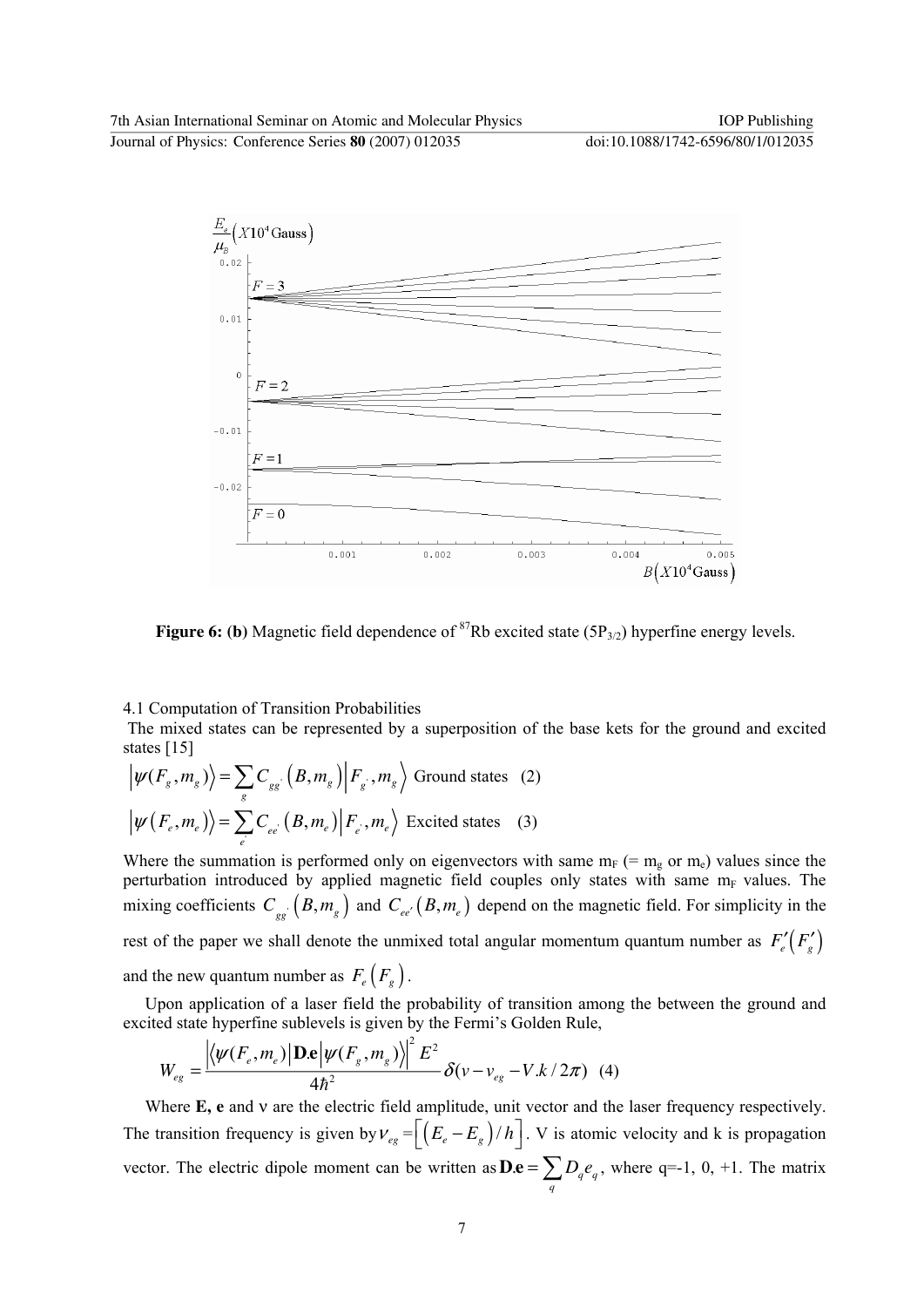element of a given dipole component  $D_q$  is proportional to the spontaneous emission rate of the associated transition  $A_{eg}$ ,

$$
\left| \langle \psi(F_e, m_e) | D_q | \psi(F_g, m_g) \rangle \right|^2 = \frac{3\varepsilon_0 \hbar \lambda_{ee}^3}{8\pi^2} A_{eg} \quad (5)
$$

The spontaneous emission rate is proportional to the square of the transfer coefficient modified by the presence of magnetic field,

$$
A_{eg} = \Gamma_e a^2 \left[ \psi \left( F, m_e \right); \psi \left( F_g, m_g \right); q \right] \tag{6}
$$

These modified transfer coefficients are expressed as

$$
a\Big[\psi(F_e, m_e), \psi(F_g, m_g)\Big] = \sum_{F_e, F_e} C_{F_e, F_e} a\Big(F_e, m_e; F_g, m_g; q\Big) C_{F_g, F_g'} \tag{7}
$$

Where

$$
a(F_e, m_e; F_g, m_g; q) = (-1)^{1 + I + J_e + F_e + F_g - m_e} \sqrt{2J_e + 1} \sqrt{2F_e + 1} \sqrt{2F_g + 1} \times
$$
  

$$
\begin{pmatrix} F_e & 1 & F_g \\ -m_e & q & m_g \end{pmatrix} \begin{cases} F_e & 1 & F_g \\ J_e & I & J_e \end{cases}
$$
 (8)

are the unperturbed transfer coefficients. The parentheses and curly brackets denote the 3-j and 6-j coefficients respectively. Thus field dependence of the transition probabilities among Zeeman sublevels originates from the field dependence of the mixing coefficients  $C_{gg}$   $(B, m_g)$ and  $C_{ee}$ <sup> $(P,m_e)$ </sup>. These are obtained as eigenvectors by diagonalizing the Hamiltonian in equation 1.

We compute the square of the modified transfer coefficients,  $a^2 \left[ \psi(F, m_e); \psi(F_s, m_g); q \right]$ (which are proportional to the field induced change in the transition probability) for transitions among the Zeeman sublevels  $F_g = 2 \rightarrow F_e = 3$  [16]. The computed transfer coefficients for the 15 transitions possible (5 each corresponding to the selection rule  $\Delta m_F = 0, +1, -1$ ) are shown in figure 7.

All modified transfer coefficients either increase or decrease monotonically up to 50 G. Therefore the sum of the modified transfer coefficients which is proportional to the transition probability of the unresolved Zeeman line considered in this study, is featureless around 10 G. A similar result is inferred from a previous study by Tremblay et al. who considered the  $F_g = 2 \rightarrow F_e = 2$  transition in <sup>87</sup>Rb [17]. Thus the 10 G amplitude peak for  $F_g = 2 \rightarrow F_e = 3$  and the crossover  $F_g = 2 \rightarrow F_e = 2 \& 3$ peak cannot be explained by the nonlinear energy eigenvalues and the mixing of the magnetic sublevel of the hyperfine levels. Could this occur due to a preferential mixing of hyperfine levels? Is the  $(5P_{3/2})F = 1$  state which exhibits significant low field nonlinearity involved in such a mixing although it is not involved in the transitions under study? In order to address such outstanding questions, further experiments (involving other hyperfine levels with different light polarizations) and perhaps a modified representation of  $|\psi(F_g, m_g) \rangle$  and  $|\psi(F_e, m_e) \rangle$  may be necessary to account for the 10 G amplitude peak.

 In conclusion the field dependence of the saturation absorption and Doppler broadened fluorescence line amplitudes have been systematically analyzed by computing the hyperfine energy eigenvalues and the transition probability among the Zeeman sublevels. The magnetic field dependence of the absorption and saturation line amplitudes exhibits a peak around 10 G. The linear field dependent intensity on either side of the 10 G peak maybe exploited for magnetic field measurements. The origin of the 10 G peak however could not be explained on the basis of the computed field dependence of the transition probability among hyperfine Zeeman sublevels and further studies are needed in this direction.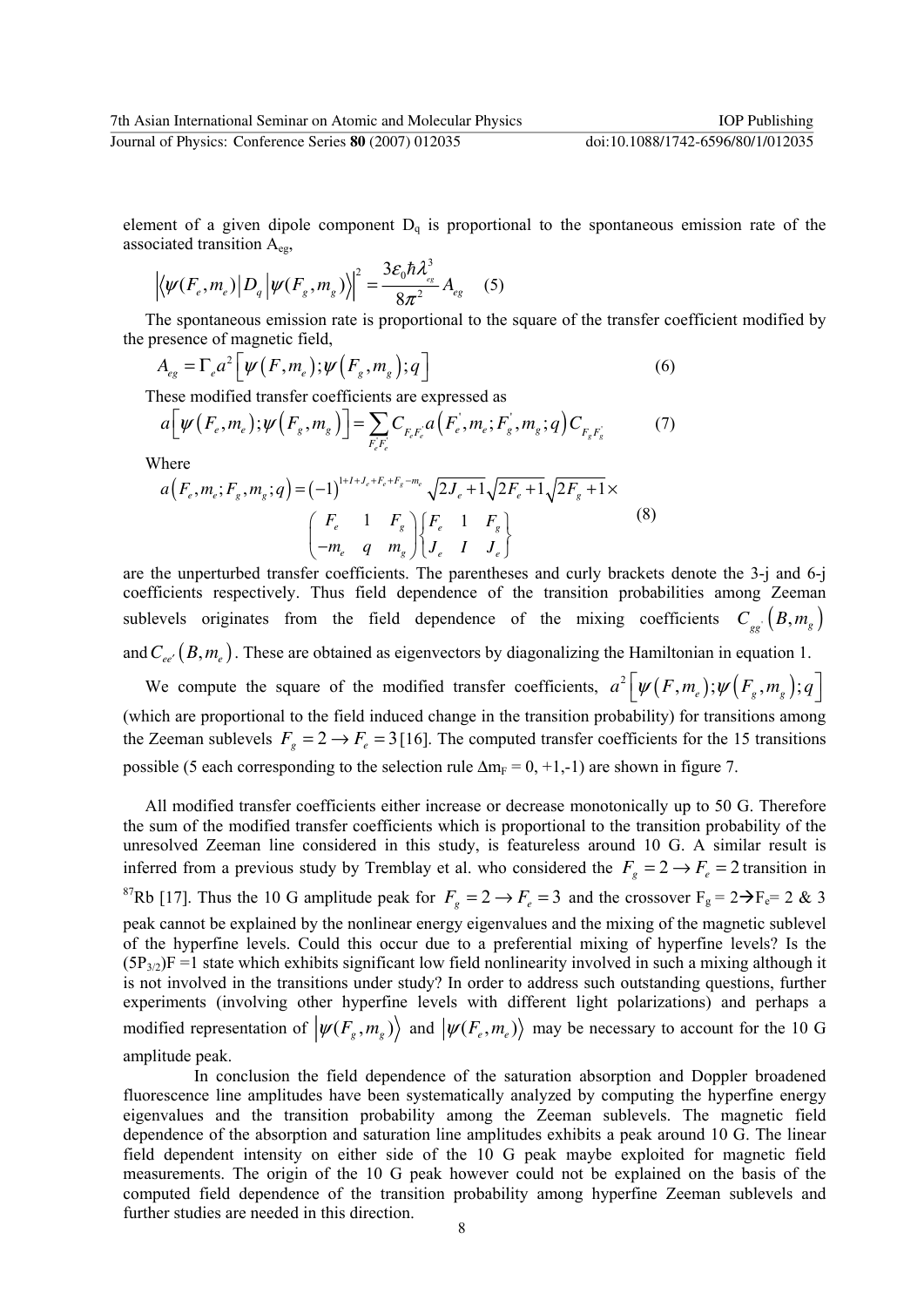

**Figure 7: (a)** Plot of the square of transfer coefficient versus magnetic field for all the fifteen possible transitions between  $F_g=2$  to  $F_e=3$ . **Key:**  $t_1 \rightarrow F_g=2$ ,  $m_g =+2$  to  $F_e=3$ ,  $m_e =+1$ ;  $t_2 \rightarrow F_g=2$ ,  $m_g =+1$  to  $F_e=3$ ,  $m_e=0$ ;  $t_3 \rightarrow F_g=2$ ,  $m_g=0$  to  $F_e=3$ ,  $m_e=-1$ ;  $t_4 \rightarrow F_g=2$ ,  $m_g=-1$ to  $F_e=3$ ,  $m_e=-2$ ;  $t_5 \rightarrow F_g=2$ ,  $m_g=-2$  to  $F_e=3$ ,  $m_e=-1$ 3;  $t_6 \rightarrow F_g = 2$ ,  $m_g = +2$  to  $F_e = 3$ ,  $m_e = +2$ ;  $t_7 \rightarrow F_g = 2$ ,  $m_g = +1$  to  $F_e = 3$ ,  $m_e = +1$ ;  $t_8 \rightarrow F_g = 2$ ,  $m_g = 0$  to  $F_e = 3$ ,  $m_e = 0$ ;  $t_9 \rightarrow F_g=2$ ,  $m_g = -1$  to  $F_e=3$ ,  $m_e = -1$ ;  $t_{10} \rightarrow F_g=2$ ,  $m_g = -2$  to  $F_e=3$ ,  $m_e = -2$ ;  $t_{11} \rightarrow F_g=2$ ,  $m_g = +2$  to  $F_e=3$ ,  $m_e = +3$ ;  $t_{12}$   $\rightarrow$   $\tilde{F}_g$  = 2,  $\tilde{m}_g$  = +1 to F<sub>e</sub>=3,  $m_e$  = +2;  $t_{13}$   $\rightarrow$   $F_g$  = 2,  $\tilde{m}_g$  = 0 to F<sub>e</sub>=3,  $\tilde{m}_e$  = +1;  $t_{14}$   $\rightarrow$   $\tilde{F}_g$  = 2,  $\tilde{m}_g$  = -1 to F<sub>e</sub>=3,  $\tilde{m}_e$  = 0;  $t_{15} \rightarrow F_g = 2$ , m<sub>g</sub> = -2 to  $F_e = 3$ , m<sub>e</sub> = -1.

**(b)** Plot for sum of square of transfer coefficients versus magnetic field for the fifteen transitions between Fg=2 to Fe=3.